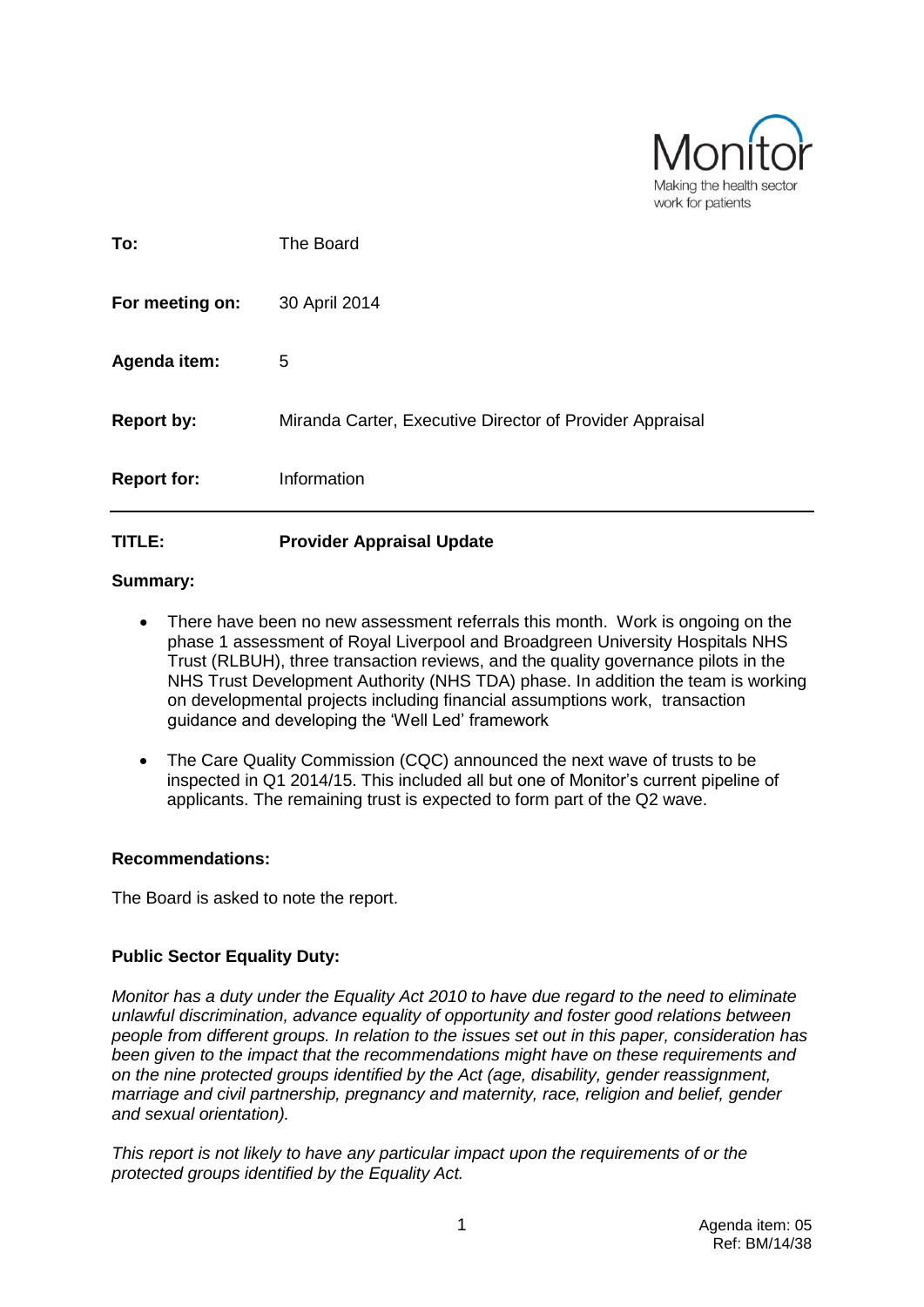## **Exempt information:**

## *Some of this report is exempt under the Freedom of Information Act 2000.*

*Some of the information in this report (the confidential annex) is exempt from publication as it falls under section 36 of the Freedom of Information Act 2000. The information is exempt because disclosure of that information would, or would be likely to, inhibit the free and frank provision of advice, or exchange of views for the purposes of deliberation. In applying these exemptions, we have considered the public interest test; disclosure of this information will not enhance the accountability or transparency of Monitor as its disclosure would inhibit the free frank disclosure of information.*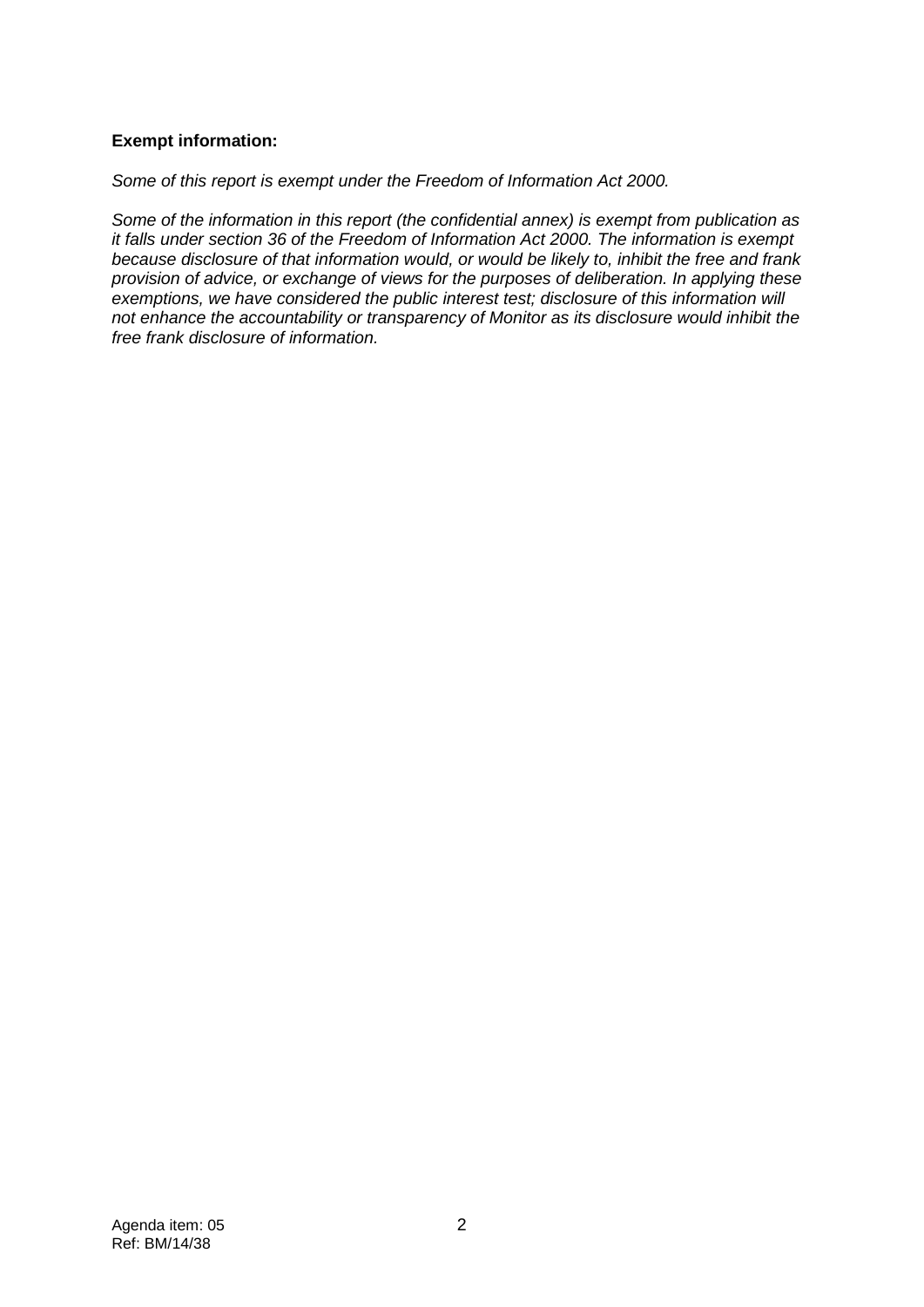## **A. Developments**

#### *Governance review consultation*

1. Internal work has continued on defining the possible content of a well led framework which covers corporate governance (including the current good practice in quality governance). The results of this work will be fed into the consultation process on governance reviews for NHS foundation trusts (NHSFTs) alongside public consultation responses and feedback from pilot reviews at NHSFTs.

## *CQC*

- 2. On 17 and 24 February 2014 CQC announced the list of trusts to be inspected in Q1 2014/15. This included a number of Monitor's pipeline trusts: Kent Community Health NHS Trust, Birmingham Community Healthcare NHS Trust, and Nottinghamshire Healthcare NHS Trust. By the end of Q1, Norfolk Community Health and Care NHS Trust will be the only trust in Monitor's pipeline which has not been inspected under the new approach.
- 3. The two trusts in the NHS TDA's pipeline which are currently undergoing quality governance reviews (Bradford District Care NHS Trust and Liverpool Community Health NHS Trust) will also be inspected in Q1 2014/15.

## *NHS TDA*

- 4. The Assessment team continues to engage with the NHS TDA to streamline the end-toend assessment process, focussing on streamlining the scope of the independent accounting firm work.
- 5. Both of the pilot quality governance reviews in the NHS TDA phase (Bradford District Care and Liverpool Community) have now commenced and are scheduled to be completed by the end of April 2014.
- 6. The Assessment team will have a discussion with the NHS TDA to identify a potential next set of trusts for review and undertake an evaluation of the pilot process in early April 2014 to determine learnings.

## *External Engagement*

7. The Executive Director of Provider Appraisal attended the Health Service Journal 100 roundtable on the changing face of NHS leadership and also the Foundation Trust Network Quality of Care Conference. Feedback was very positive on this event. The session on the Board's role in Quality was well attended (c. 60 delegates). Also on the panel (with the Executive Director of Assessment) were the chair and medical director of the Royal Free NHS Foundation Trust and the chief executive of Kingston Hospital NHS Foundation Trust.

## **B. Update on assessments**

8. The current status of NHS trusts with Monitor for assessment are listed in Annex 1.

## *Referrals*

9. There have been no referrals this month.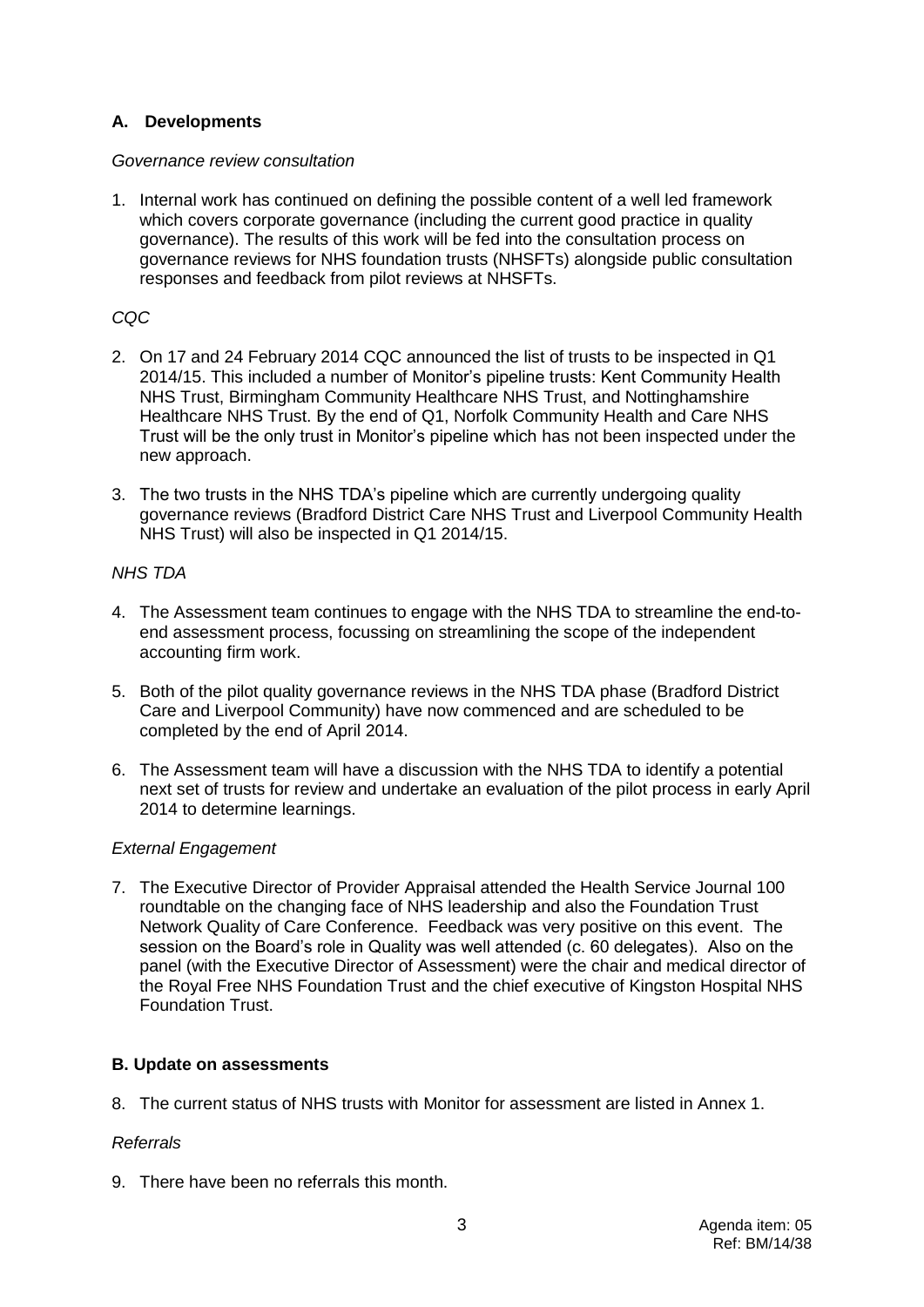#### *Active assessments (exception reporting)*

10. The Royal Liverpool and Broadgreen NHS Trust was inspected by CQC on 25-27 November 2013 and the associated inspection report was published in February 2014. An Assessment team is in the process of undertaking a Phase 1 assessment which commenced in January 2014.

#### *Delayed, deferred and postponed trusts (exception reporting)*

- 11. Birmingham Community Trust was assessed in the summer of 2013, but deferred to 31 December 2013 due to quality governance and financial issues. The deferral period was extended to 31 March 2014 due to the need for a successful outcome of CQC inspection having to be in place before the Trust was reactivated. The Trust has been scheduled for inspection in Q1 2014/15.
- 12. The extension beyond the usual 12 month period is due to the exceptional nature of the change to CQC's inspection regime and this being outside the control of the Trust itself. This is in line with the Assessment team's approach with other deferred trusts.

#### *Assessment Pipeline*

- 13. An overview of the assessment pipeline is provided in Annex 2. This reflects the NHS TDA's latest available public forecast (January 2014) which indicated that 12 NHS trusts "are not considered sustainable in their current form and are therefore pursuing an organisational transaction". This leaves a total of 72 NHS trusts to be referred to Monitor.
- 14. The Assessment team does not expect to receive any further referrals from the NHS NHS TDA until CQC inspections have been completed.

#### **C. Update on transactions**

15. Monitor published a consultation document on 20 January 2014 setting out proposals to update its approach to assessing the risks of transactions undertaken by NHS FTs. The consultation remained open until 28 February 2014. The amended Appendix C to the Risk Assessment Framework (which sets out the new transaction approach) was published on 1 April 2014. The consultation response is expected to be published shortly. Work is also being undertaken on updating a guidance document for trusts considering a transaction, consolidating existing information and updating Monitor's approach for new developments, for example the Health and Social Care Act 2012. The Assessment team expects that the new approach to transactions and the updated guidance documentation will be implemented in Q1 2014/15 and is aiming for the transactions guidance to be published at the end of April/early May 2014 to be consistent with the Co-operation and Competition directorate/Competition and Markets Authority's guidance.

**Miranda Carter Executive Director of Provider Appraisal**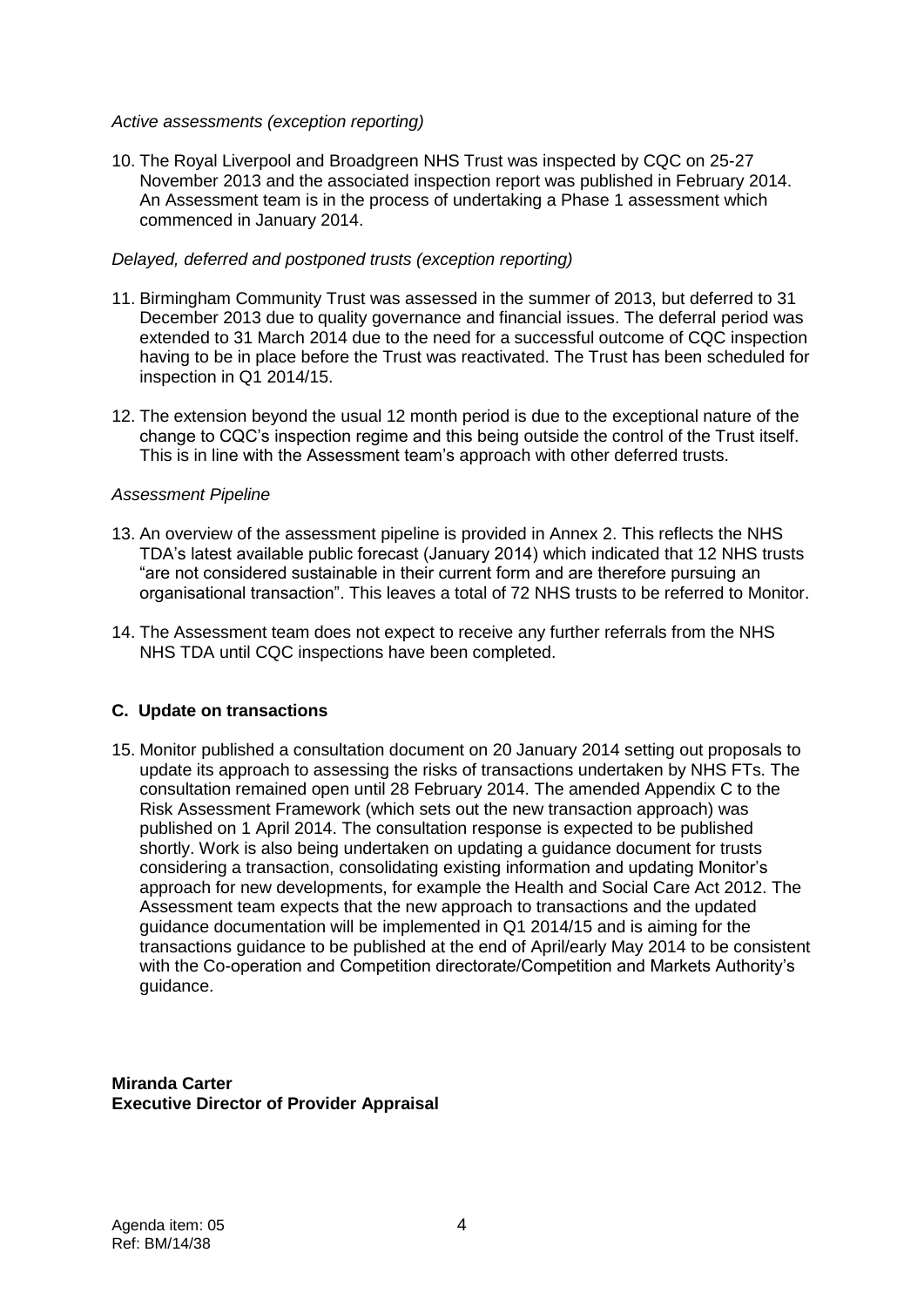**Annex 1: Current status of trusts with Monitor for assessment**

| <b>Active assessments</b>       |               |              |                         |                 |                                          |
|---------------------------------|---------------|--------------|-------------------------|-----------------|------------------------------------------|
| Trust name                      | <b>Status</b> | <b>Start</b> | <b>Exec</b><br>meeting* | <b>Decision</b> | <b>Indicative CQC inspection</b><br>date |
| Royal Liverpool and Broadgreen* | Active        | Jan 14       | 25 Apr                  | tbc             | Inspected.                               |

\* Trust was previously deferred. Assessment has been reactivated.

| <b>QG review of NHS TDA pipeline trusts</b> |               |              |               |                 |  |  |
|---------------------------------------------|---------------|--------------|---------------|-----------------|--|--|
| <b>Trust name</b>                           | <b>Status</b> | <b>Start</b> | Exec meeting* | <b>Decision</b> |  |  |
| <b>Bradford District Care Trust</b>         | Active        | Jan 14       | Mar 14        | n/a             |  |  |
| <b>Liverpool Community Health NHS Trust</b> | Active        | Feb 14       | Mar 14        | n/a             |  |  |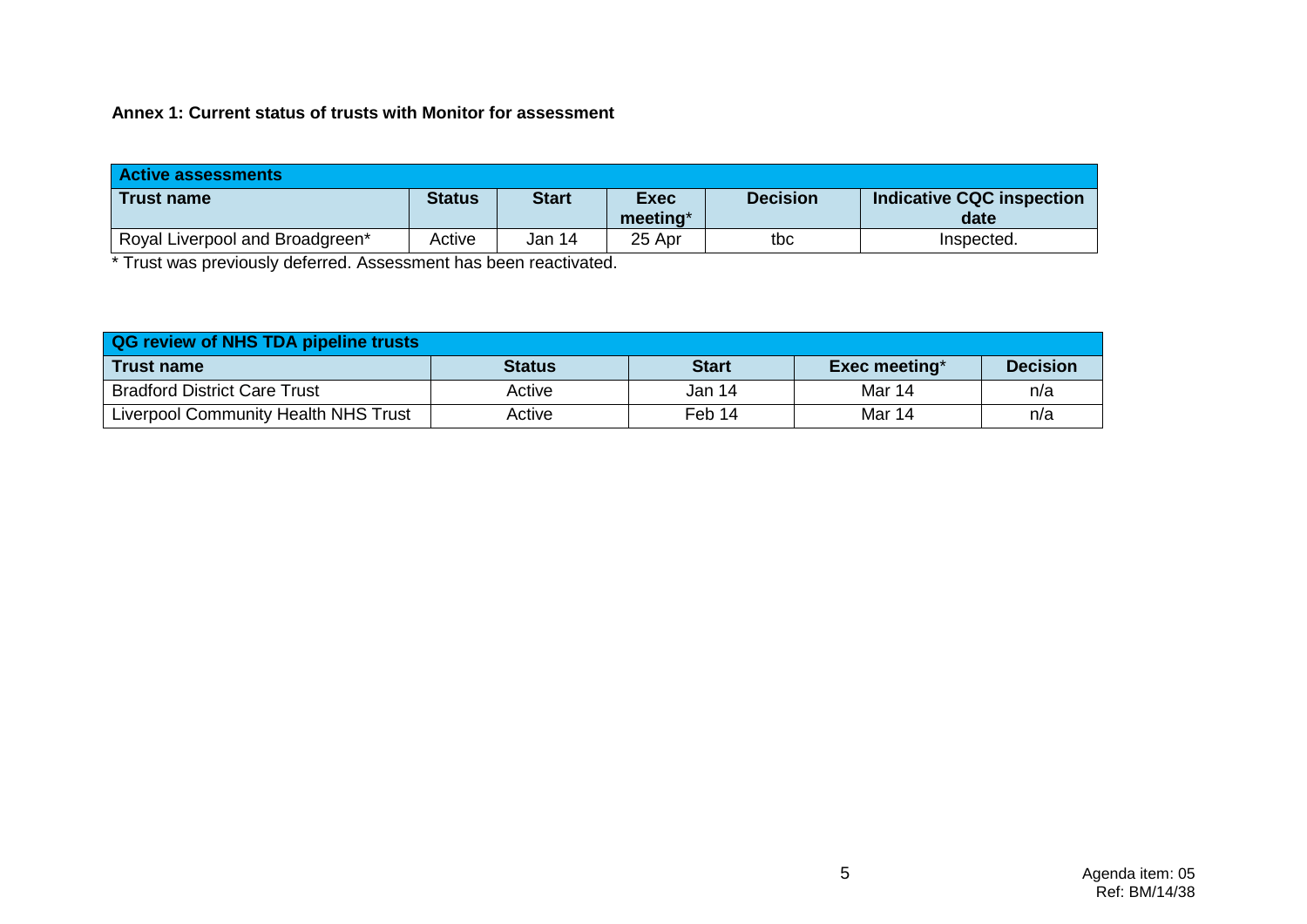# **Annex 2: Pipeline information**

# **(i) Monitor pipeline**

|                                        | As at 29 January<br>2014 | As at 14 January<br>2014 |
|----------------------------------------|--------------------------|--------------------------|
| <b>Total Foundation Trusts (FTs)</b>   | 147                      | 147                      |
| <b>Monitor pipeline</b>                |                          |                          |
| Assessment decisions this month        |                          |                          |
| Assessments in progress                |                          |                          |
| Assessments paused post phase one      | 6                        | 6                        |
| assessments                            |                          |                          |
| Deferrals /postponements               | 8                        | 8                        |
| Assessments awaiting start             |                          |                          |
| <b>Total Monitor pipeline</b>          | 15                       | 15                       |
|                                        |                          |                          |
| NHS TDA pipeline *                     |                          |                          |
| NHS Trusts being reviewed for          | 13                       | 13                       |
| referral to Monitor **                 |                          |                          |
| <b>Other NHS Trusts</b>                | 59                       | 59                       |
| Not in current organisational form *** | 12                       | 12                       |
| <b>Total NHS TDA pipeline</b>          | 84                       | 84                       |
| <b>Total number of trusts</b>          | 246                      | 246                      |

\* Based on NHS TDA estimates

\*\* Based on NHS TDA January 2014 Board paper

**\*\*\*** South London Healthcare was dissolved in October 2013. Includes NHS Direct.

# **(ii)Analysis of pipeline**

|                                                              | <b>Acute</b>   | <b>MH</b>      | <b>Ambulance</b> | <b>Community</b> | <b>Other</b>   | <b>Total</b> |
|--------------------------------------------------------------|----------------|----------------|------------------|------------------|----------------|--------------|
| <b>NHS FTs</b>                                               | 101            | 41             | 5                |                  |                | 147          |
| <b>With</b><br><b>Monitor</b>                                | 3              | 5              | 1                | 6                | $\blacksquare$ | 15           |
| <b>With NHS</b><br>TDA-<br>being<br>reviewed<br>for referral | $\overline{7}$ | 3              | -                | 3                | $\blacksquare$ | 13           |
| <b>With NHS</b><br>$TDA - pre$<br>referral<br>review         | 38             | $\overline{7}$ | $\overline{4}$   | 10               | $\blacksquare$ | 59           |
| Not as<br>standalone<br><b>NHS FTs</b>                       | $9***$         | 1              |                  | 1                | 1              | 12           |
| <b>Total</b>                                                 | 158            | 57             | 10               | 20               | 1              | 246          |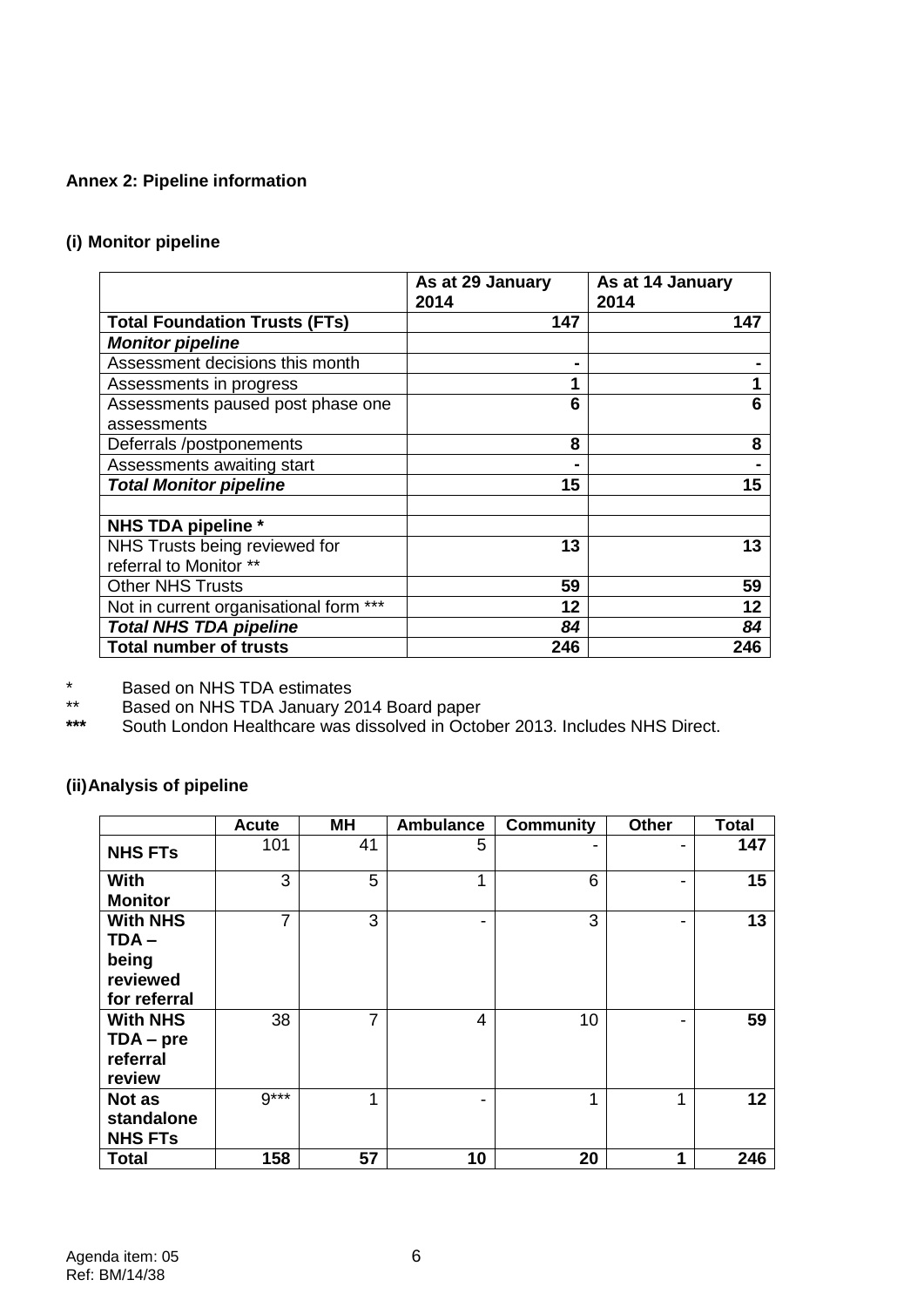# **Annex 3: Transaction pipeline**

| <b>FT Name</b>                                    | <b>Transaction Details</b>                                        | <b>Estimated</b><br><b>Report Date</b> |  |  |  |
|---------------------------------------------------|-------------------------------------------------------------------|----------------------------------------|--|--|--|
| <b>Live Transactions</b>                          |                                                                   |                                        |  |  |  |
| <b>Mergers, Acquisitions &amp; Joint Ventures</b> |                                                                   |                                        |  |  |  |
| Royal Free London                                 | Acquisition of Barnet and Chase Farm.                             | $Mav-14$                               |  |  |  |
| <b>Capital Investment &amp; PFI</b>               |                                                                   |                                        |  |  |  |
| North Tees and Hartlepool                         | New build PFI. OBC review of PFI scheme.                          | $Mar-14$                               |  |  |  |
| Papworth Hospital                                 | New build PFI. Follow up financial and clinical review for<br>DH. | $Mar-14$                               |  |  |  |